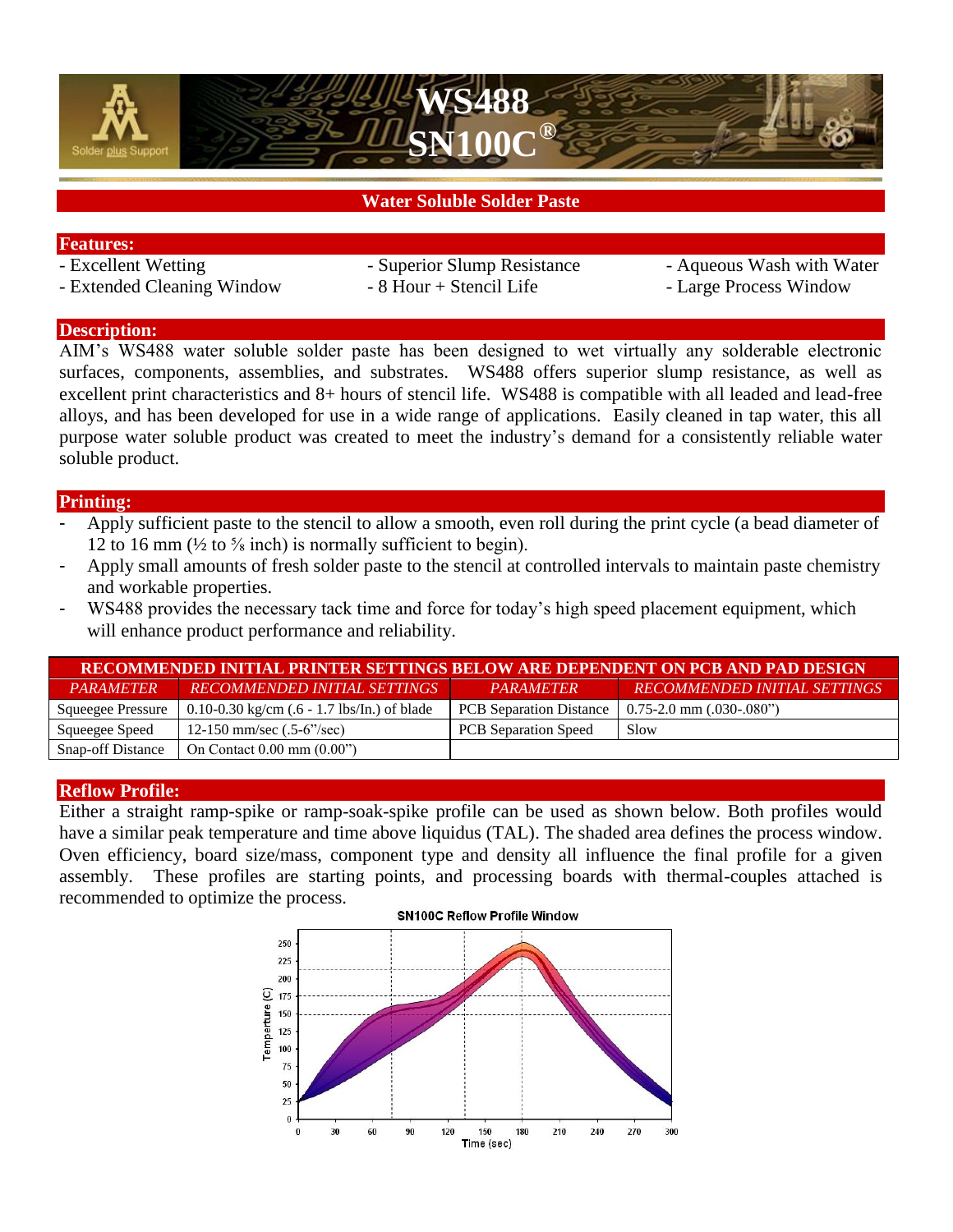| RATE OF<br><b>RISE</b><br>2 °C/SEC<br><b>MAX</b> | <b>RAMPTO</b><br>150 °C $\overline{C}$<br>$300^{\circ}F$ | <b>PROGRESS</b><br><b>THROUGH</b><br>$150^{\circ}C - 175^{\circ}C$<br>(300°F-345°F). | <b>TO PEAK TEMP</b><br>$235 °C - 255 °C$<br>$(455^{\circ}F - 492^{\circ}F)$ | <b>TIME ABOVE</b><br>227 °C (442 °F) | <b>COOLDOWN</b><br>$\leq$ 4°C / SEC | <b>PROFILE</b><br><i>LENGTH</i><br>AMBIENT TO<br>COOL DOWN |
|--------------------------------------------------|----------------------------------------------------------|--------------------------------------------------------------------------------------|-----------------------------------------------------------------------------|--------------------------------------|-------------------------------------|------------------------------------------------------------|
| Standard<br>Profile                              | $\leq$ 75 Sec                                            | $30-60$ Sec                                                                          | 45-75 Sec                                                                   | $30-60$ Sec                          | $45 \pm 15$ Sec                     | $2.75 - 3.5$ Min                                           |

 THE RECOMMENDED REFLOW PROFILE FOR WS488 IS PROVIDED AS A GUIDELINE. OPTIMAL PROFILE MAY DIFFER DUE TO OVEN TYPE, ASSEMBLY LAYOUT, OR OTHER PROCESS VARIABLES. CONTACT AIM TECHNICAL SUPPORT IF YOU REQUIRE ADDITIONAL PROFILING ASSISTANCE.

THE REFLOW PROFILE FOR THE SN100C® PASTES USING A VAPOR PHASE REFLOW OVEN: PEAK TEMPERATURE RANGE I S 230*°*C – 245*°*C.

### **Compatible Products:**

- Electropure Solder Bar
- WS Tacky Flux
- WS715; WS375 Spray Flux
- WS482 Cored Wire
- Epoxy 4089 Chip Bonding Epoxy

#### **Cleaning:**

WS488 can be cleaned easily with water. Deionized water is recommended for the final rinse. A temperature of 38°C (100°F) - 66°C (150°F) is sufficient for removing residues. An in-line or other pressurized spray cleaning system is suggested, but is not required.

## **Handling and Storage:**

- WS488 has a refrigerated shelf life of 6 months at  $4^{\circ}C$  (40 $^{\circ}F$ ) 12 $^{\circ}C$  (55 $^{\circ}F$ ).
- Allow the solder paste to warm naturally to ambient temperature (8 hrs.) prior to breaking the seal for use.
- Mix the product lightly and thoroughly for 1 to 2 minutes to ensure even distribution of any separated material.
- Do not store new and used paste in the same container, and reseal any opened containers while not in use.
- Replace the internal plug and cap of the 500 gram jars to ensure the best possible seal.

### **Safety:**

- Use with adequate ventilation and proper personal protective equipment
- Refer to the accompanying Material Safety Data Sheet for any specific emergency information.
- Do not dispose of any lead-containing materials in non-approved containers.

### **Physical Properties:**

| <b>ITEM</b>                  | <b>SPECIFICATION</b>                          |  |
|------------------------------|-----------------------------------------------|--|
| Appearance                   | Gray, Smooth, Creamy                          |  |
| Alloy                        | $SN100C$ <sup>®</sup>                         |  |
| <b>Melting Point</b>         | $227^{\circ}$ C                               |  |
| Particle Size                | T3, T4, T5                                    |  |
| <b>General Metal Loading</b> | 88.5% (T3)                                    |  |
| Viscosity                    | Print/Dispense                                |  |
| Packaging                    | Available in all industry standard packaging. |  |